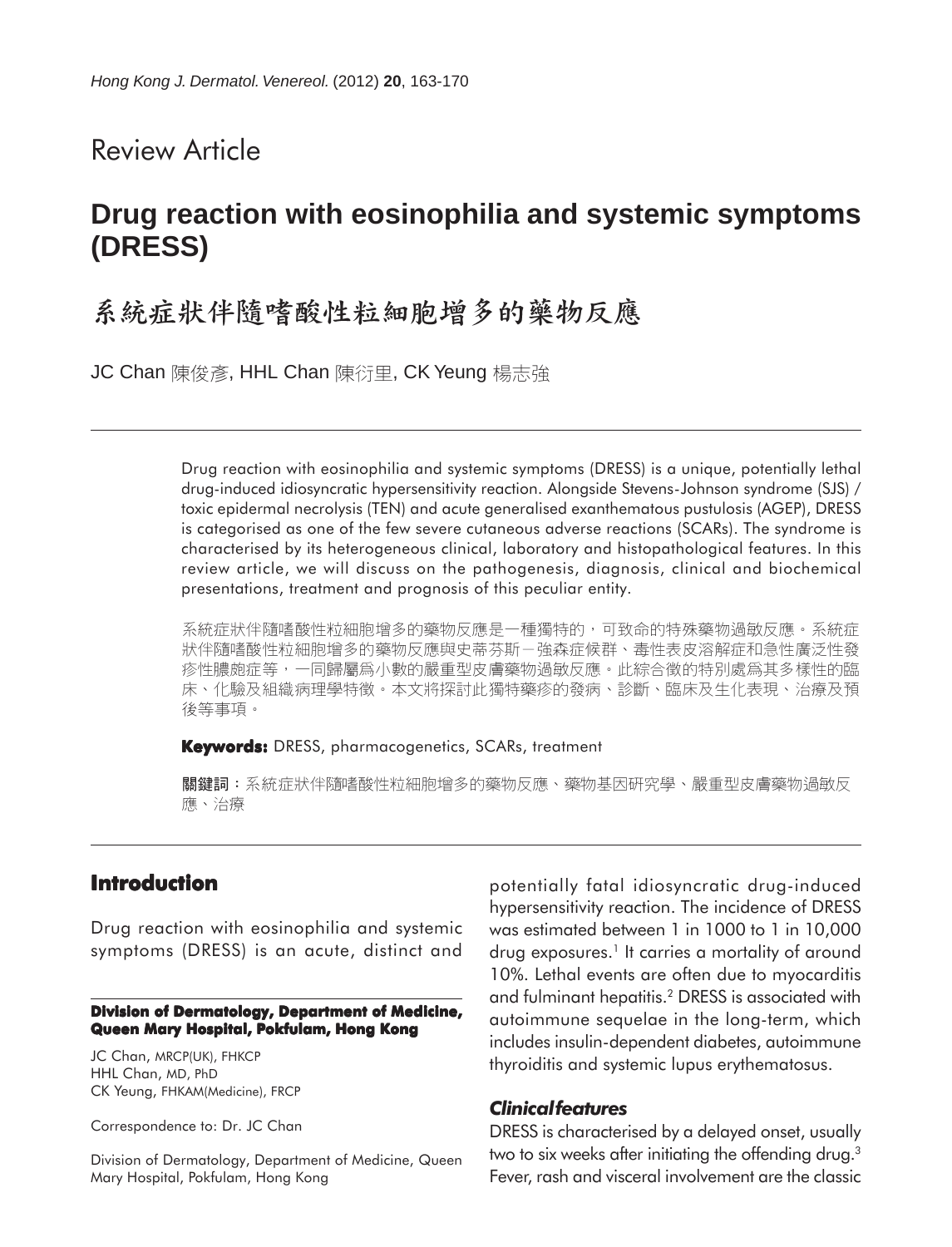triad of the syndrome. Lymphadenopathy is typically present. Cutaneous manifestations are highly heterogeneous in DRESS. Common findings include maculopapular eruption, lichenoid eruption, erythroderma, facial oedema and sterile pustulosis (Figure 1).

## *Haematological and biochemical features*

Peripheral eosinophilia is encountered more than half of the cases  $(>50\%)$ ,<sup>2</sup> and atypical lymphocytosis (presence of activated, large lymphocytes in peripheral blood smear) is a typical haematological feature. Other well-reported haematological abnormalities include lymphopenia, lymphocytosis, neutropenia, thrombocytopenia and pancytopenia.

Internal organ involvement is the main cause of morbidity and mortality in DRESS. Hepatic damage, either in the form of hepatitis or cholestasis (less common), occurs in a majority of patients with DRESS. Some patients may present with hepatomegaly alone without significant liver function derangement. Hepatic failure may complicate fulminant hepatitis and result in death. Isolated proteinuria without renal function derangement is the most common pattern of kidney involvement in DRESS.2 Interstitial nephritis is not uncommon and may result in marked deterioration in renal excretory function. A higher incidence of renal function impairment is associated with allopurinol-induced DRESS.4 Renal failure requiring dialysis has been reported due to acute tubular necrosis. Cardiac involvement is rare but may lead to rapid deterioration and death. Myocarditis and pericarditis have been described in DRESS cases caused by minocycline.<sup>2</sup> Pneumonitis, myositis and pancreatitis have also been reported in the literature.

#### *Histopathological features*

There are no pathognomonic histological features in DRESS. An interface mononuclear infiltrate with basal vacuolar degeneration is often seen. Superficial perivascular lymphocytic infiltrates are often seen as well but is a rather non-specific

feature. Dense band-like epidermal lymphocytic infiltrates which can be confused with lymphoma may be seen in certain patients and is sometimes considered by some authors to be pseudolymphoma. Other reported histological findings include lymphocytic and leukocytoclastic vasculitis. Some authors have isolated human herpesvirus 6 (HHV-6) genome in the cellular infiltrates of early lesions.<sup>5</sup> Nevertheless, the detection of lesional HHV-6 genome cannot be taken as proof to a viral causation of DRESS. It is possible that the positive detection of HHV-6 DNA merely represent a propensity of viral reactivation during the course of DRESS.

## *Culprit agents*

To date, more than 40 drugs have been reported to be associated with DRESS (Table 1). Aromatic anti-convulsants (phenytoin, phenobarbital and carbamazepine), sulphonamides and allopurinol are the most important causative drugs. Antiretroviral agents (particularly abacavir and nevirapine) and minocycline are also frequently reported.<sup>2</sup>

## *Pathophysiology*

The exact pathogenic mechanism of DRESS is unknown. Slow acetylator phenotype was thought to be implicated, with the observation of a high incidence of sulfonamide hypersensitivity in the slow acetylators.7 Shear and Spielberg hypothesised that an intrinsic defect of detoxification would be the key in the pathogenesis of DRESS. The defective formation of certain drug metabolites was proposed to trigger off a series of immunological events observed in DRESS.<sup>8</sup> Viral reactivation has been a topic of interest in the research of DRESS. A transient hypogammaglobulinaemia due to drug hypersensitivity reaction was thought to have promoted viral reactivation. As a result, T-cell expansion was stimulated and may lead to the resultant skin and visceral injury.9,10 In the literature, reactivation of HHV-6 has been extensively reported to be correlated with DRESS.11-13 HHV-6 reactivation has even been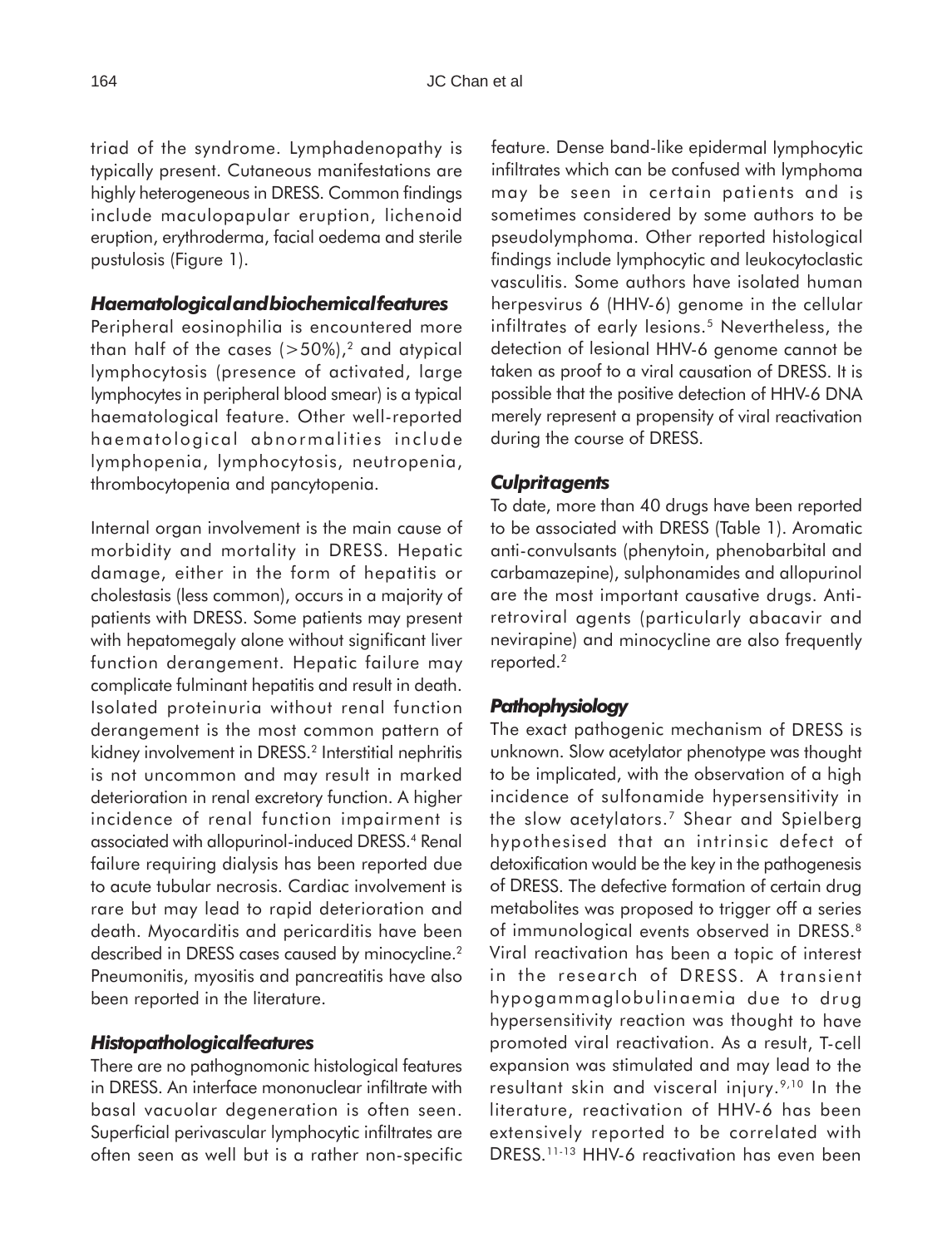



Figure 1. Clinical images of patients affected by DRESS syndrome. (a) Widespread ill-defined maculopapular eruptions observed, with evolution into erythroderma. (b) Facial oedema was found in more than half of the patients and might provide an extra clue to alert clinicians of this important, but rare hypersensitivity reaction. (c,d) Sterile pustules were present in up to half of patients. Typically, pin-head sized pustules were observed over the head and neck region, and the upper trunk. (e) Patients might develop erythroderma shortly after exanthematous rashes.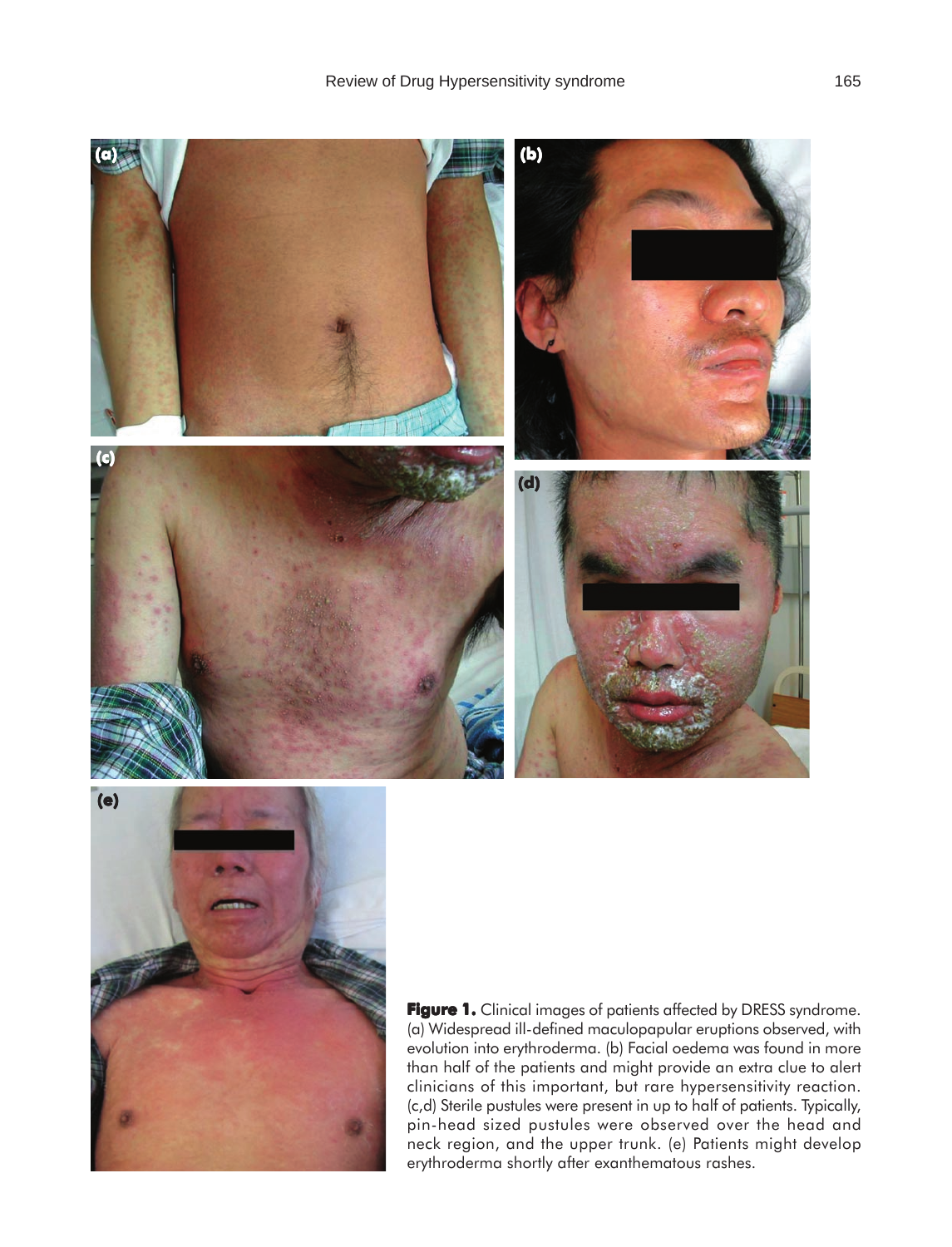Table 1. Reported causative agents in DRESS syndrome<sup>6</sup>

### **Common**

Allopurinol Aromatic anti-convulsants (carbazepine, pheytoin, phenobarbital) Sulphonamides (sulphaslazine, salazosulfapyridine, cotrimoxazole, dapsone) Lamotrigine Minocycline Anti-retroviral drugs (abacavir, nevirapine)

## **Uncommon**

**Amitriptyline** Amoxicillin plus clavulanic acid Aspirin Atovarstatin Cefadroxil Captopril Celecoxib Chlorambucil Clomipramine Clopidogrel Codeine phosphate Cyanamide Diaphenylsulfone Efalizumab Esomeprazole Hydroxychloroquine Ibruprofen Imatinib Mexiletine Olanzapine Phenylbutazone Quinine and thiamine Sodium meglumine ioxitalamate Sodium valproate/ethosuximide **Spironolactone** Streptomycin Strontium ranelate **Tribenoside** Vancomycin Zonisamide

included as one of the diagnostic criteria of DRESS. 14 Other members of the human herpesvirus family, namely Epstein-Barr virus (EBV), cytomegalovirus (CMV) and human herpesvirus 7 (HHV-7) have also been widely reported to be implicated. In a small longitudinal study, sequential reactivation of herpesviruses (HHV-6 and EBV in early phase, HHV-7 and CMV in late phase) was observed during the course of DRESS.15 Other viruses including hepatitis E and paramyxovirus have also been suggested to be involved in the development of DRESS.<sup>16,17</sup>

## *Pharmacogenetics*

Table 2 summarises the reported HLA associations with DRESS. HLA-B\*58:01 was recently identified as a genetic marker for both allopurinol-induced DRESS and Stevens-Johnson syndrome/toxic epidermal necrolysis (SJS/TEN) in the Han-Chinese population.18 In a case-control study conducted by Hung et al., HLA-B\*58:01 was strongly associated with allopurinol-induced severe cutaneous adverse reactions (SCARs) in the Han-Chinese population (odds ratio: 580). Other HLA associations have also been identified in abacavir-and nevirapine-induced DRESS. It has been suggested that certain HLA proteins might have high binding affinity toward certain drugs and/or their metabolites. They may incidentally provide antigen-presenting functions for the drugs and trigger certain HLA-restricted T-cell activation, and hence induction of the subsequent immunological reactions.<sup>18,19</sup>

## **Diagnostic criteria**

Two sets of diagnostic criteria have been established for DRESS.<sup>14,20</sup> The RegiSCAR study group has undergone a multi-national prospective study on various SCARs in six European countries since 2007. The authors established a set of inclusion criteria (Table 3) and a scoring system (Table 4) for DRESS. The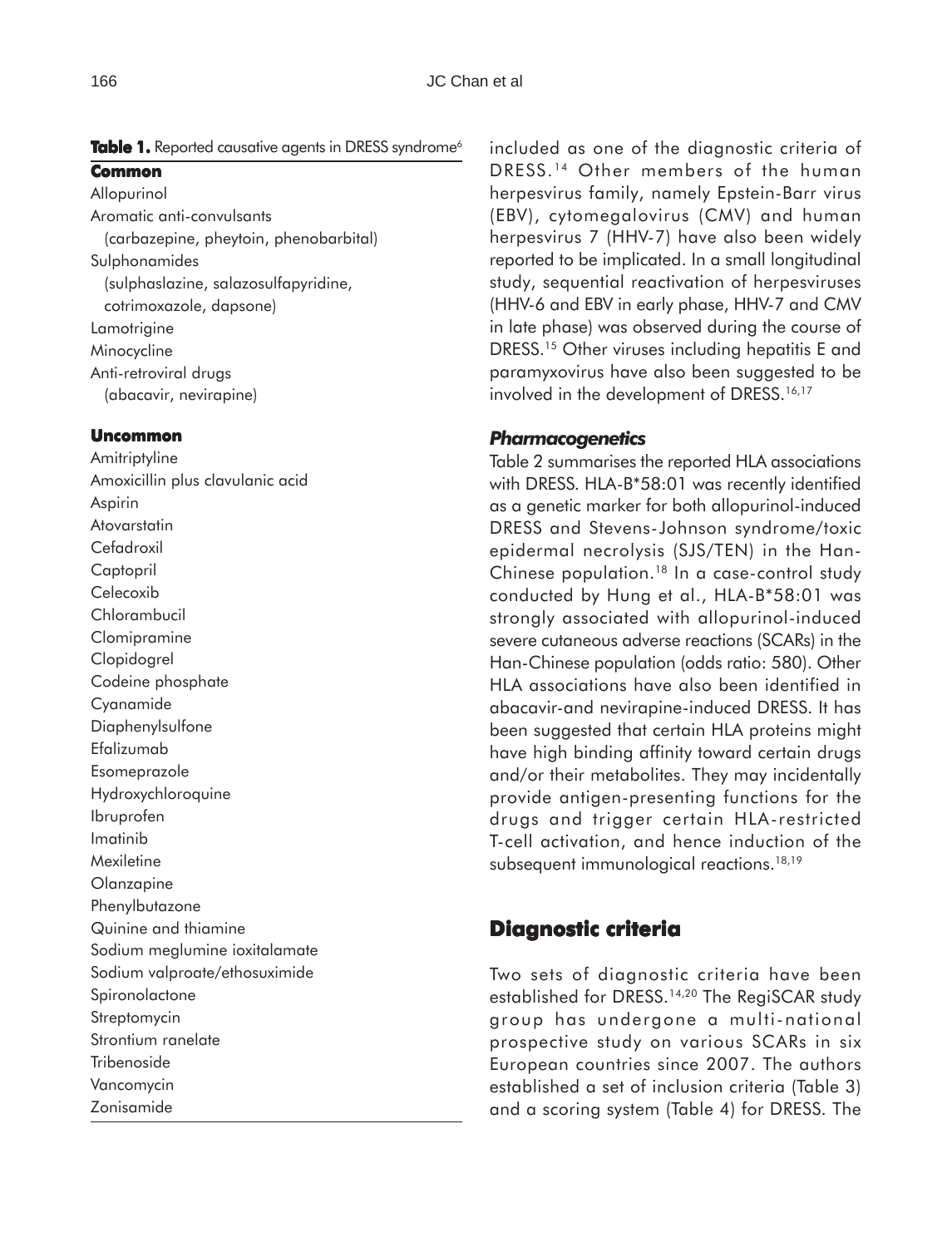| <b>Culprit drug</b> | <b>Allele</b>                    | <b>Ethnicity</b>                                          | <b>References</b> |
|---------------------|----------------------------------|-----------------------------------------------------------|-------------------|
| Allopurinol         | $HLA-B*58:01$                    | Han Chinese                                               | 18                |
| Abacavir            | $HLA-B*57:01$                    | Caucasian (highest risk);<br>generalised across ethnicity | 26-29             |
| Nevirapine          | HLA-Cw8<br>HLA-Cw8-B14 haplotype | Japanese<br>Sardinian                                     | 30<br>31          |
|                     | $HLA-B*35:05$<br>$HLA-B*35:01$   | Thai<br>White Caucasian                                   | 32<br>33          |

**Table 2.** HLA associations with DRESS syndrome induced by specific drugs

Table 3. Inclusion criteria of DRESS published by RegiSCAR20

### **Criteria must be fulfilled**

1. Hospitalisation

- 2. Reaction suspected to be drug-related
- 3. Acute rash

## **Three of the following four criteria are required for diagnosis**

- 1. Fever  $>38^{\circ}$ C
- 2. Enlarged lymph nodes at a minimum of two sites
- 3. Involvement of at least one internal organ
- 4. Blood count abnormalities; defined either by:
	- Lymphocytes above or below normal limits; or
	- Eosinophils above the laboratory limits; or
	- Platelets below the laboratory limits.

major difference of the Japanese criteria (Table 5) is the inclusion of HHV-6 reactivation as part of the criteria. The Japanese group supported their view with an observational study of 100 patients, in which HHV-6 reactivation was detected in more than 60% of the cases.<sup>21</sup> Nethertheless, the use of detection of viral reactivation in defining DRESS remains controversial. To date, definite evidence of the causative role of herpesviruses in DRESS is lacking. Moreover, the low availability of relevant assay to detect the virus renders the Japanese criteria less practical in routine clinical services.

#### **Treatment reatment**

Early identification and prompt withdrawal of the offending agent is central to a successful clinical outcome. Patients are often hospitalised for careful monitoring of the vital signs and organ function. In patients with a milder presentation, complete resolution of the skin eruption and full recovery of visceral injury can be achieved in over a period of weeks by appropriate supportive care alone. Specific blood tests and imaging should be employed to exclude the uncommon occurrence of myositis, myocarditis, pneumonitis and pancreatitis in DRESS patients if clinically indicated.

Unlike the controversy in SJS/TEN, systemic corticosteroid is regarded as the mainstay of treatment in DRESS. It is widely accepted that moderate to high dose corticosteroids should be commenced in cases with internal organ involvement. Infection should be carefully sought out before the initiation of systemic corticosteroids. The usual dose of oral corticosteroid is prednisolone 1 mg/kg/day. Corticosteroid should be gradually tapered over a period of 6-8 weeks in order to prevent relapse of organ impairment. Relapse of rashes or liver function derangement may occur with rapid tailing or abrupt discontinuation of corticosteroid. Other treatments with reported success include pulsed intravenous methylprednisolone, intravenous immunoglobulin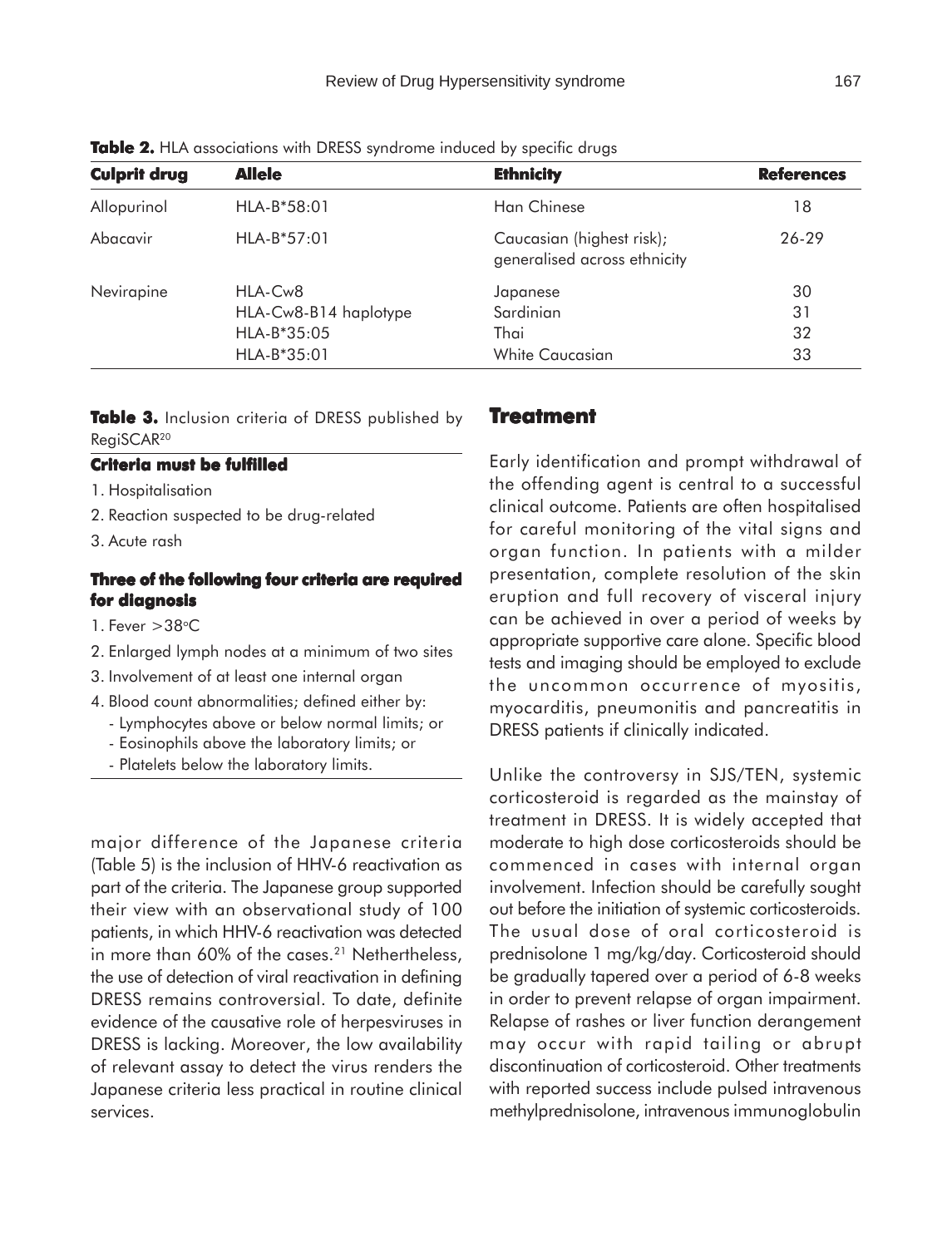| <b>Score (minimal score to maximal score)</b>                              | $-1$                  | $\bullet$   | 1                              | $\overline{\mathbf{2}}$     |
|----------------------------------------------------------------------------|-----------------------|-------------|--------------------------------|-----------------------------|
| 1. Fever ≥38.5°C (-1 to 0)                                                 | No/Unknown            | Yes         |                                |                             |
| 2. Enlarged lymph nodes (0 to 1)                                           |                       | No/Unknown  | Yes                            |                             |
| 3. Eosinophilia (0 to 2)                                                   |                       |             |                                |                             |
| - Eos. count; OR                                                           |                       |             | $0.7 - 1.499 \times 10^{9}$ /L | $\geq$ 1.5x10 $^{\circ}$ /L |
| - Eos. %, if leucocyte $<$ 4.0x10 <sup>9</sup> /L                          |                       |             | 10-19.9%                       | $\geq$ 20%                  |
| 4. Atypical lymphocytes (0 to 1)                                           |                       | No/Unknown  | Yes                            |                             |
| 5. Skin involvement (-2 to 2)                                              |                       |             |                                |                             |
| - Extent (% of BSA)                                                        |                       | No/Unknown  | $\geq 50\%$                    |                             |
| - Suggestive skin rash                                                     | No.                   | Unknown     | Yes                            |                             |
| - Suggestive skin biopsy                                                   | <b>No</b>             | Yes/Unknown |                                |                             |
| 6. Organ involvement (0 to 2)                                              |                       |             |                                |                             |
| - Liver                                                                    |                       | No/Unknown  | Yes                            |                             |
| - Kidney                                                                   |                       | No/Unknown  | Yes                            |                             |
| - Lung                                                                     |                       | No/Unknown  | Yes                            |                             |
| - Muscle/Heart                                                             |                       | No/Unknown  | Yes                            |                             |
| - Pancreas                                                                 |                       | No/Unknown  | Yes                            |                             |
| - Other organ                                                              |                       | No/Unknown  | Yes                            |                             |
| 7. Resolution $\geq$ 15 days (-1 to 0)                                     | No/Unknown            | Yes         |                                |                             |
| 8. Evaluation of other potential causes (0 to 1)<br>- Antinuclear antibody |                       |             |                                |                             |
| - Blood culture                                                            |                       |             |                                |                             |
| - Serology for HAV/HBV/HCV                                                 |                       |             |                                |                             |
| - Chlamydia/Mycoplasma                                                     |                       |             |                                |                             |
| $ \geq$ 3 of above conditions -ve                                          |                       | Yes         |                                |                             |
| Total score ranges from -4 to 9                                            |                       |             |                                |                             |
| <b>Final score</b>                                                         | <b>Classification</b> |             |                                |                             |
| >5                                                                         | Definite case         |             |                                |                             |
| $4 - 5$                                                                    | Probable case         |             |                                |                             |
| $2 - 3$                                                                    | Possible case         |             |                                |                             |

**Table 4.** Scoring system for definite, probable, possible or no case of DRESS<sup>20</sup>

Eos: eosinophil; BSA: body surface area; HAV: hepatitis A virus; HBV: hepatitis B virus; HCV: hepatitis C virus.

**Table 5.** Diagnostic criteria for drug-induced hypersensitivity syndrome (DIHS) established by the Japanese consensus group<sup>14</sup>

#### **Criteria**

- 1. Maculopapular rash developing >three weeks after starting with the suspected drug
- 2. Prolonged clinical symptoms two weeks after discontinuation of the suspected drug
- 3. Fever  $(>38^{\circ}C)$
- 4. Liver abnormalities (alanine aminotransferase >100 U/L) / Renal involvement

<2 No case

- 5. Leucocyte abnormalities; defined by
	- Leucocytosis  $(>11x10^9/L)$ ; or
	- Atypical lymphocytosis (>5%); or
	- Eosinophilia  $(>1.5x10^9/L)$ .
- 6. Lymphadenopathy
- 7. Human herpesvirus 6 reactivation

### **Definitions**

Typical DIHS: Presence of all seven criteria Atypical DIHS: Presence of the first five criteria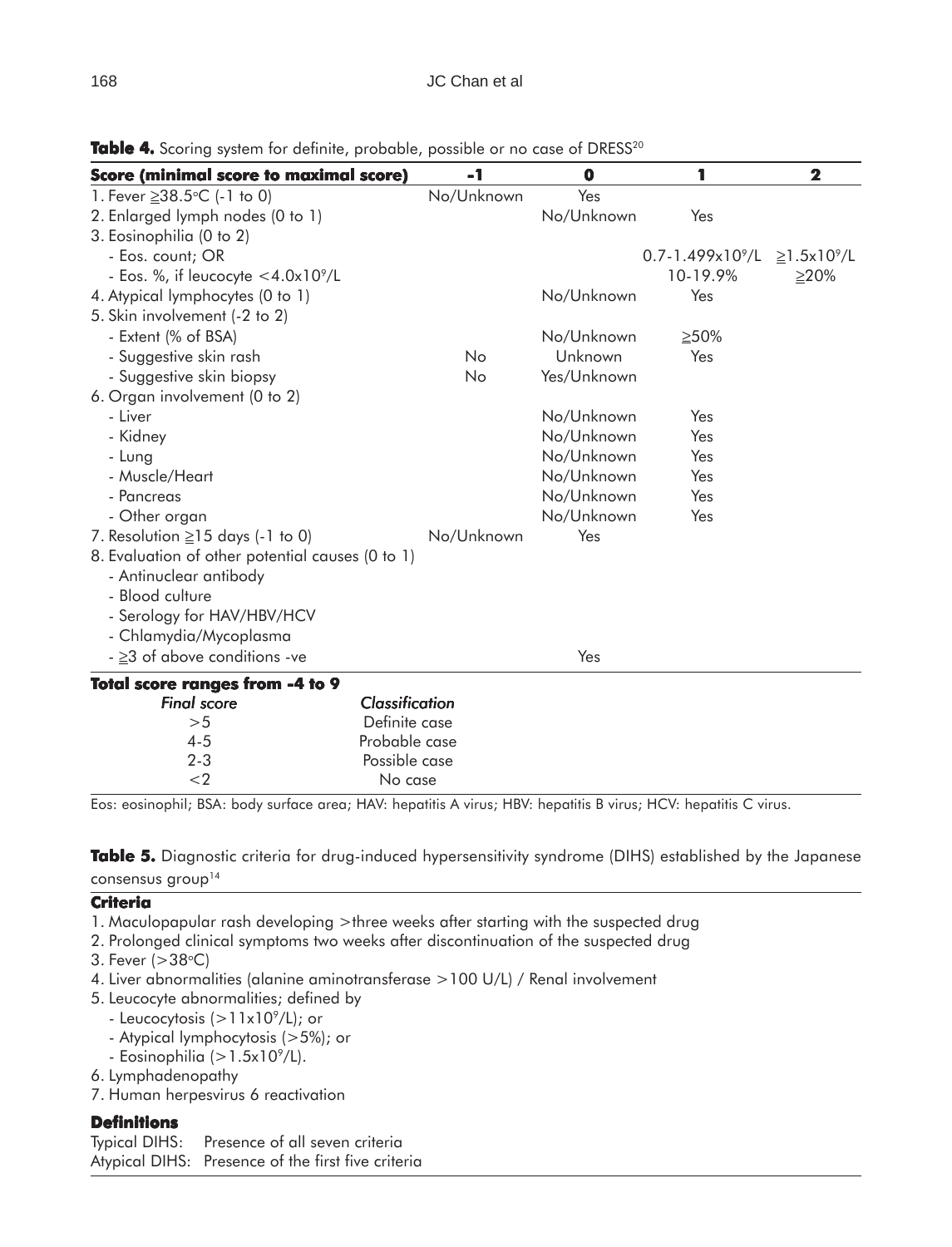G (IVIG) and plasmapheresis.<sup>22,23</sup> Cyclosporine A and cyclophosphamide have also been reported to be effective in corticosteroid-resistant cases.<sup>24,25</sup>

## **Prognosis and complications**

The mortality of DRESS syndrome was reported to be between 10 to 20%. Fatality was mostly due to liver failure and myocarditis. With the use of highdose corticosteroid, lethal opportunistic infection may be encountered during the course of treatment. Death resulted from bacteraemia and fungaemia has been reported in the literature.<sup>9</sup>

The DRESS syndrome is well-known to be associated with certain autoimmune diseases in the long-term. Hypothyroidism due to autoimmune thyroiditis can develop months after DRESS. Insulin-dependent diabetes is also associated with DRESS. It has been hypothesised that pancreatic islet cell may be injured by the ongoing immune phenomenon. Systemic lupus erythematosus has been described complicating DRESS, in which EBV reactivation was thought to be responsible.

## **Conclusion**

Drug reaction with eosinophilia and systemic symptoms (DRESS) is one of the most important severe cutaneous adverse drug reactions. A high level of suspicion is required to identify this peculiar entity in time in order to minimise morbidity and fatal outcome. Immediate cessation of the implicated drug is essential to successful management of DRESS syndrome. Long-term monitoring is necessary to screen for potential autoimmune complications.

## **References**

1. Fiszenson-Albala F, Auzerie V, Mahe E, Farinotti R, Durand-Stocco C, Crickx B, et al. A 6-month prospective survey of cutaneous drug reactions in a hospital setting.

Br J Dermatol 2003;149:1018-22.

- 2. Peyriere H, Dereure O, Breton H, Demoly P, Cociglio M, Blayac JP,, et al. Variability in the clinical pattern of cutaneous side-effects of drugs with systemic symptoms: does a DRESS syndrome really exist? Br J Dermatol 2006;155:422-8.
- 3. Bocquet H, Bagot M, Roujeau JC. Drug-induced pseudolymphoma and drug hypersensitivity syndrome (Drug Rash with Eosinophilia and Systemic Symptoms: DRESS). Semin Cutan Med Surg 1996;15:250-7.
- 4. Chen YC, Chiu HC, Chu CY. Drug reaction with eosinophilia and systemic symptoms: a retrospective study of 60 cases. Arch Dermatol 2010;146:1373-9.
- 5. Suzuki Y, Inagi R, Aono T, Yamanishi K, Shiohara T. Human herpesvirus 6 infection as a risk factor for the development of severe drug-induced hypersensitivity syndrome. Arch Dermatol 1998;134:1108-12.
- 6. Cacoub P, Musette P, Descamps V, Meyer O, Speirs C, Finzi L, et al. The DRESS syndrome: a literature review. Am J Med 2011;124:588-97.
- 7. Shear NH, Spielberg SP, Grant DM, Tang BK, Kalow W. Differences in metabolism of sulfonamides predisposing to idiosyncratic toxicity. Ann Intern Med 1986;105:179- 84.
- 8. Shear NH, Spielberg SP. Anticonvulsant hypersensitivity syndrome: In vitro assessment of risk. J Clin Invest 1988; 82:1826-32.
- 9. Aihara Y, Ito SI, Kobayashi Y, Yamakawa Y, Aihara M, Yokota S. Carbemazepine-induced hypogammaglobulinaemia and reactivation of human herpesvirus 6 infection demonstrated by real-time quantitative polymerase chain reaction. Br J Dermatol 2003;149:165-9.
- 10. Kano Y, Inaoka M, Shiohara T. Association between human herpesvirus 6 reactivation and hypogammaglobulinaemia. Arch Dermatol 2004;140: 183-8.
- 11. Descamps V, Bouscarat F, Laglenne S, Aslangul E, Veber B, Descamps D, et al. Human herpesvirus 6 infection associated with anticonvulsant hypersensitivity syndrome and reactive haemophagocytic syndrome. Br J Dermatol 1997;137:605-8.
- 12. Descamps V, Valance A, Edlinger C, Fillet AM, Grossin M, Lebrun-Vignes B, et al. Association of human herpesvirus 6 infection with drug reaction with eosinophilia and systemic symptoms. Arch Dermatol 2001;137:301-30.
- 13. Tohyama M, Yahata Y, Yasukawa M, Inagi R, Urano Y, Yamanishi K, et al. Severe hypersensitivity syndrome due to sulfasalazine associated with reactivation of human herpesvirus 6. Arch Dermatol 1998;134:1113-7.
- 14. Shiohara T, Iijima M, Ikezawa Z, Hashimoto K. The diagnosis of DRESS syndrome has been sufficiently established on the basis of typical clinical features and viral reactivation. Br J Dermatol 2007;156:1083-4.
- 15. Kano Y, Hiraharas K, Sakuma K, Shiohara T. Several herpesviruses can reactivate in a severe drug-induced multiorgan reaction in the same sequential order as in graft-versus-host disease. Br J Dermatol 2006;155: